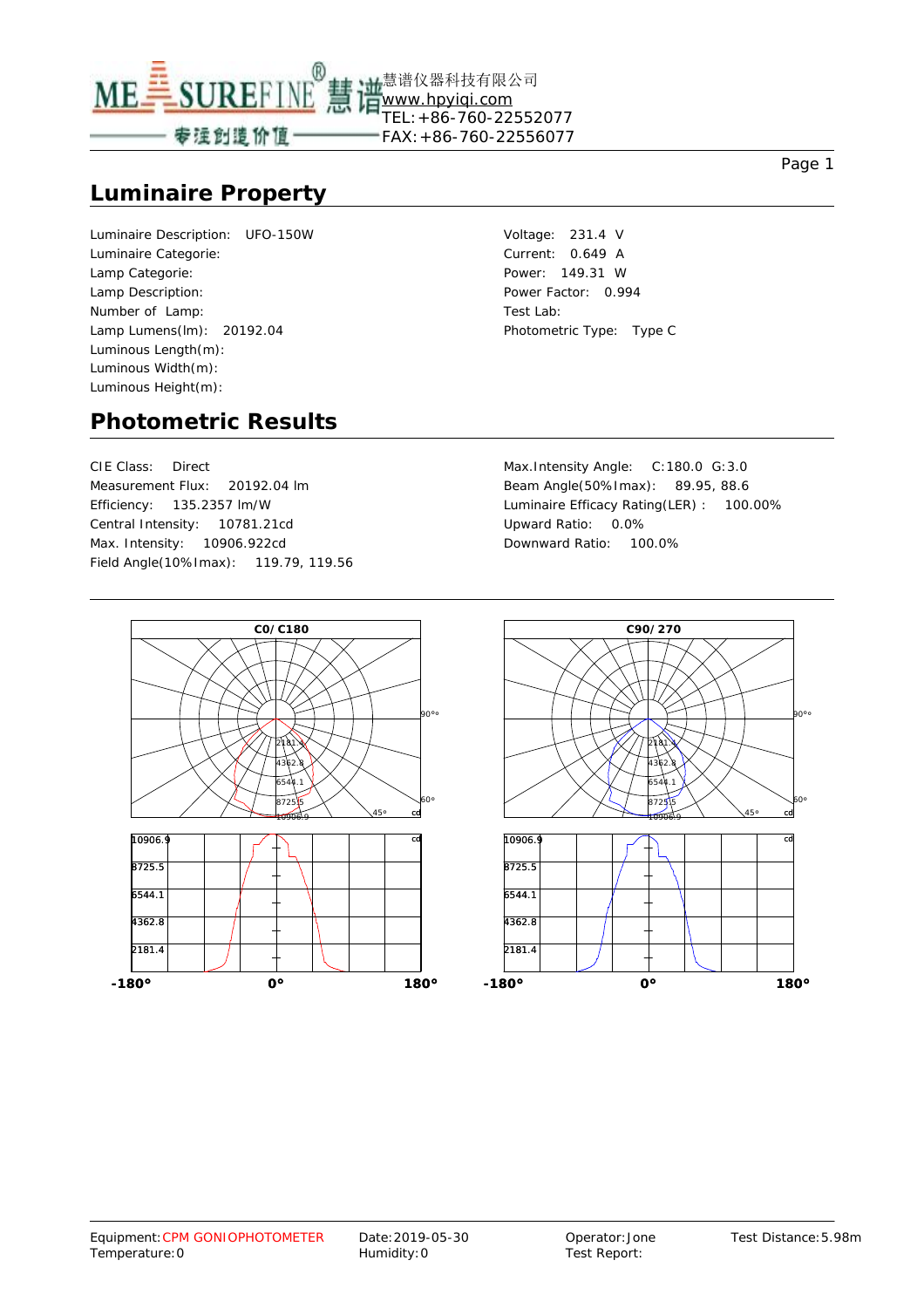

| $C\setminus G$ | GO.O           | G1.0    | G2.0    | G3.0    | G4.0    | G5.0    | G6.0    | G7.0    | G8.0    | G9.0    |
|----------------|----------------|---------|---------|---------|---------|---------|---------|---------|---------|---------|
| CO.O           | 10781.2        | 10835.4 | 10796.1 | 10774.6 | 10728.1 | 10706.7 | 10649.4 | 10620.8 | 10556.5 | 10488.5 |
| C30.0          | 10781.2        | 10620.8 | 10603.0 | 10552.9 | 10492.1 | 10459.9 | 10392.0 | 10316.9 | 10270.4 | 10181.0 |
| C60.0          | 10781.2        | 10713.8 | 10699.5 | 10663.8 | 10617.3 | 10585.1 | 10527.9 | 10459.9 | 10424.2 | 10341.9 |
| C90.0          | 10781.2        | 10710.2 | 10695.9 | 10653.0 | 10606.5 | 10577.9 | 10517.1 | 10477.8 | 10406.3 | 10370.5 |
|                | C120.0 10781.2 | 10796.1 | 10781.8 | 10774.6 | 10753.2 | 10753.2 | 10703.1 | 10660.2 | 10635.1 | 10581.5 |
|                | C150.0 10781.2 | 10839.0 | 10835.4 | 10835.4 | 10810.4 | 10785.3 | 10774.6 | 10735.3 | 10710.2 | 10660.2 |
| C180.0         | 10781.2        | 10874.7 | 10892.6 | 10906.9 | 10906.9 | 10903.3 | 10899.8 | 10892.6 | 10871.2 | 10839.0 |
|                | C210.0 10781.2 | 10670.9 | 10699.5 | 10717.4 | 10721.0 | 10721.0 | 10710.2 | 10688.8 | 10674.5 | 10642.3 |
|                | C240.0 10781.2 | 10749.6 | 10753.2 | 10749.6 | 10742.4 | 10728.1 | 10710.2 | 10678.1 | 10656.6 | 10610.1 |
|                | C270.0 10781.2 | 10753.2 | 10771.0 | 10781.8 | 10785.3 | 10774.6 | 10767.5 | 10742.4 | 10731.7 | 10695.9 |
| C300.0         | 10781.2        | 10803.2 | 10799.6 | 10788.9 | 10778.2 | 10753.2 | 10742.4 | 10703.1 | 10667.3 | 10645.9 |
|                | C330.0 10781.2 | 10835.4 | 10824.7 | 10817.5 | 10799.6 | 10774.6 | 10746.0 | 10728.1 | 10692.4 | 10649.4 |
| C360.0         | 10781.2        | 10835.4 | 10796.1 | 10774.6 | 10728.1 | 10706.7 | 10649.4 | 10620.8 | 10556.5 | 10488.5 |
|                |                |         |         |         |         |         |         |         |         |         |
|                |                |         |         |         |         |         |         |         |         |         |
| $C\setminus G$ | G10.0          | G11.0   | G12.0   | G13.0   | G14.0   | G15.0   | G16.0   | G17.0   | G18.0   | G19.0   |
| CO.O           | 10452.8        | 10363.4 | 10281.1 | 10234.6 | 10181.0 | 10084.4 | 9090.3  | 9090.3  | 9090.3  | 9090.3  |
| C30.0          | 10134.5        | 9090.3  | 9090.3  | 9090.3  | 9090.3  | 9090.3  | 9090.3  | 9090.3  | 9090.3  | 9090.3  |
| C60.0          | 10248.9        | 10202.4 | 10156.0 | 10156.0 | 10156.0 | 10156.0 | 10156.0 | 10156.0 | 10156.0 | 10156.0 |
| C90.0          | 10288.3        | 10198.9 | 10098.7 | 9136.8  | 9136.8  | 9136.8  | 9136.8  | 9136.8  | 9136.8  | 9136.8  |
| C120.0         | 10552.9        | 10488.5 | 10409.9 | 10366.9 | 10316.9 | 10227.5 | 10130.9 | 10073.7 | 10073.7 | 10073.7 |
| C150.0         | 10595.8        | 10560.0 | 10438.5 | 10438.5 | 10345.5 | 10241.8 | 10191.7 | 10080.9 | 9126.1  | 9126.1  |
| C180.0         | 10824.7        | 10781.8 | 10724.5 | 10695.9 | 10620.8 | 10538.6 | 10538.6 | 10402.7 | 10349.1 | 10241.8 |
|                | C210.0 10628.0 | 10577.9 | 10552.9 | 10492.1 | 10456.3 | 10381.2 | 10291.8 | 10248.9 | 10148.8 | 10095.2 |
|                | C240.0 10549.3 | 10510.0 | 10434.9 | 10352.6 | 10306.1 | 10209.6 | 10159.5 | 9140.4  | 9140.4  | 9140.4  |
|                | C270.0 10653.0 | 10620.8 | 10567.2 | 10495.7 | 10463.5 | 10377.7 | 10288.3 | 10245.4 | 10145.2 | 10095.2 |
|                | C300.0 10588.7 | 10527.9 | 10484.9 | 10413.4 | 10334.8 | 10281.1 | 10188.1 | 10134.5 | 9090.3  | 9090.3  |
|                | C330.0 10628.0 | 10570.8 | 10542.2 | 10481.4 | 10445.6 | 10370.5 | 10291.8 | 10245.4 | 10145.2 | 10095.2 |
| C360.0         | 10452.8        | 10363.4 | 10281.1 | 10234.6 | 10181.0 | 10084.4 | 9090.3  | 9090.3  | 9090.3  | 9090.3  |
|                |                |         |         |         |         |         |         |         |         |         |
|                |                |         |         |         |         |         |         |         |         |         |
| <b>CNG</b>     | G20.0          | G21.0   | G22.0   | G23.0   | G24.0   | G25.0   | G26.0   | G27.0   | G28.0   | G29.0   |
| CO.O           | 9090.3         | 9090.3  | 9090.3  | 9090.3  | 9090.3  | 9011.6  | 8840.0  | 8664.7  | 8571.8  | 8378.7  |
| C30.0          | 9090.3         | 8940.1  | 8940.1  | 8786.3  | 8632.6  | 8553.9  | 8389.4  | 8303.6  | 8056.8  | 7963.8  |
| C60.0          | 10156.0        | 10156.0 | 9104.6  | 8958.0  | 8886.5  | 8729.1  | 8654.0  | 8489.5  | 8317.9  | 8235.6  |
| C90.0          | 9136.8         | 9136.8  | 9136.8  | 8990.2  | 8918.6  | 8768.5  | 8689.8  | 8514.6  | 8350.1  | 8174.8  |
| C120.0         | 10073.7        | 10073.7 | 10073.7 | 10073.7 | 10073.7 | 10073.7 | 9097.4  | 8936.5  | 8779.2  | 8689.8  |
| C150.0         | 9126.1         | 9126.1  | 9126.1  | 9126.1  | 9126.1  | 9126.1  | 9126.1  | 8965.1  | 8882.9  | 8711.2  |
|                | C180.0 10184.6 | 10070.1 | 10070.1 | 10070.1 | 10070.1 | 10070.1 | 10070.1 | 10070.1 | 10070.1 | 9093.9  |
| C210.0         | 10095.2        | 10095.2 | 10095.2 | 10095.2 | 10095.2 | 10095.2 | 10095.2 | 10095.2 | 9054.5  | 8882.9  |
| C240.0         | 9140.4         | 9140.4  | 9140.4  | 9140.4  | 9140.4  | 9140.4  | 8968.7  | 8868.6  | 8679.0  | 8475.2  |
| C270.0         | 10095.2        | 10095.2 | 10095.2 | 10095.2 | 10095.2 | 10095.2 | 10095.2 | 9151.1  | 9065.3  | 8886.5  |
| C300.0         | 9090.3         | 9090.3  | 9090.3  | 9090.3  | 9090.3  | 9090.3  | 9090.3  | 9004.5  | 8818.5  | 8718.4  |
| C330.0         | 10095.2        | 10095.2 | 10095.2 | 10095.2 | 10095.2 | 10095.2 | 10095.2 | 10095.2 | 9051.0  | 8961.6  |
| C360.0         | 9090.3         | 9090.3  | 9090.3  | 9090.3  | 9090.3  | 9011.6  | 8840.0  | 8664.7  | 8571.8  | 8378.7  |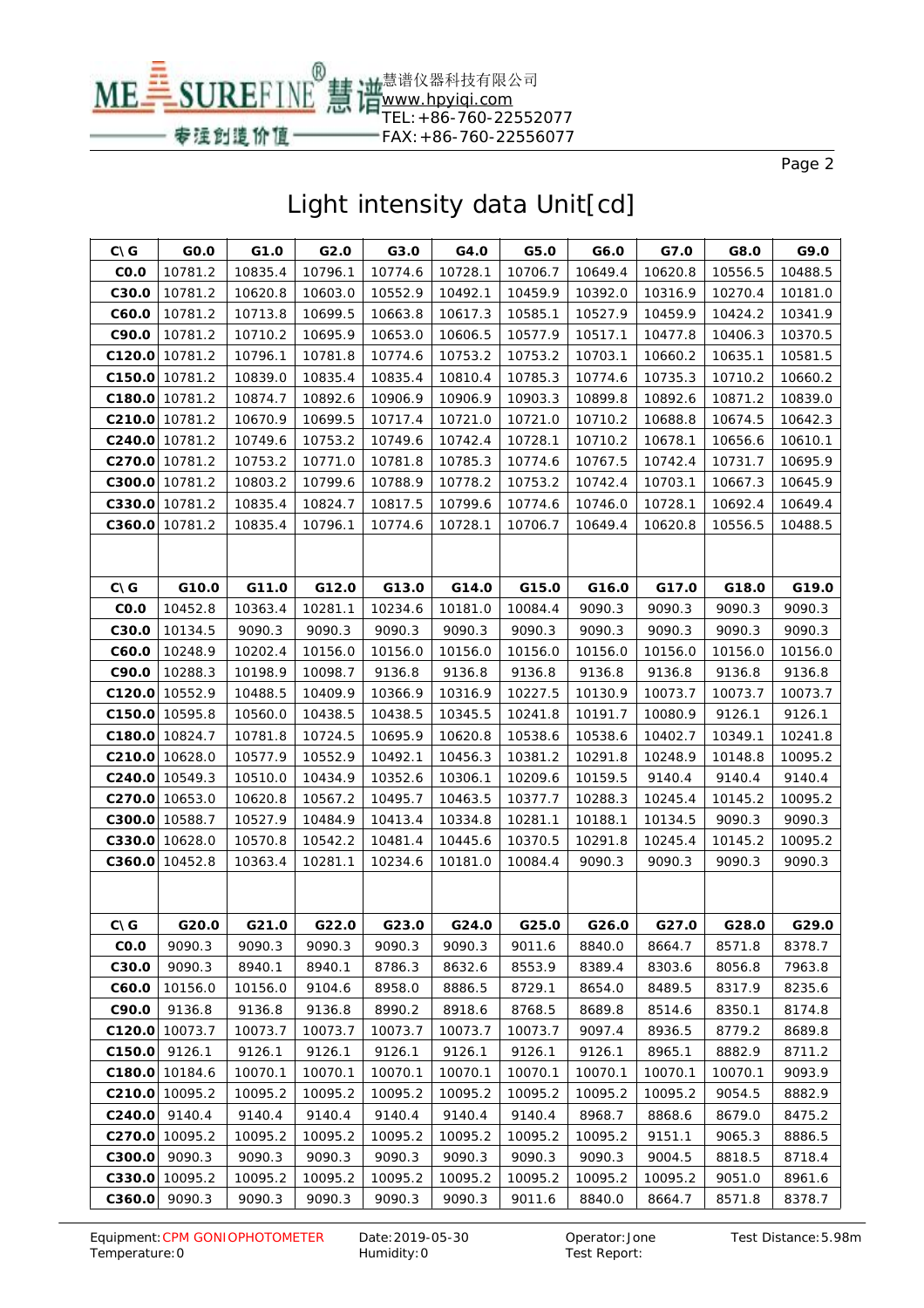

| <b>CNG</b>        | G30.0  | G31.0  | G32.0  | G33.0  | G34.0  | G35.0  | G36.0  | G37.0  | G38.0  | G39.0  |
|-------------------|--------|--------|--------|--------|--------|--------|--------|--------|--------|--------|
| CO.O              | 8178.4 | 8078.3 | 7863.7 | 7606.2 | 7531.1 | 7291.5 | 7037.6 | 6912.5 | 6780.2 | 6508.4 |
| C30.0             | 7878.0 | 7609.8 | 7499.0 | 7398.8 | 7191.4 | 6969.7 | 6858.8 | 6619.2 | 6379.7 | 6258.1 |
| C60.0             | 8060.4 | 7967.4 | 7785.0 | 7588.4 | 7488.2 | 7277.2 | 7170.0 | 6941.1 | 6705.1 | 6583.5 |
| C90.0             | 8081.9 | 7988.9 | 7609.8 | 7595.5 | 7484.7 | 7255.8 | 7134.2 | 6883.9 | 6619.2 | 6483.4 |
| C120.0            | 8511.0 | 8328.6 | 8235.6 | 8042.5 | 7938.8 | 7731.4 | 7509.7 | 7395.3 | 7152.1 | 7023.3 |
| C150.0            | 8525.3 | 8339.3 | 8139.1 | 8035.4 | 7920.9 | 7606.2 | 7448.9 | 7313.0 | 7030.5 | 6730.1 |
| C180.0            | 9004.5 | 8818.5 | 8725.5 | 8528.9 | 8307.1 | 8199.9 | 7981.7 | 7856.6 | 7609.8 | 7348.8 |
| C210.0            | 8797.1 | 8607.5 | 8414.4 | 8314.3 | 8106.9 | 7892.3 | 7774.3 | 7545.4 | 7305.8 | 7180.7 |
| C240.0            | 8371.5 | 8156.9 | 7931.7 | 7606.2 | 7588.4 | 7470.3 | 7223.6 | 7098.4 | 6737.3 | 6615.7 |
| C270.0            | 8797.1 | 8586.1 | 8375.1 | 8267.8 | 8035.4 | 7913.8 | 7663.5 | 7538.3 | 7273.7 | 7012.6 |
| C300.0            | 8514.6 | 8300.0 | 8189.1 | 7956.7 | 7602.7 | 7588.4 | 7316.6 | 7041.2 | 6894.6 | 6608.5 |
| C330.0            | 8772.0 | 8575.3 | 8471.6 | 8246.3 | 8131.9 | 7892.3 | 7649.1 | 7388.1 | 7255.8 | 6973.3 |
| C360.0            | 8178.4 | 8078.3 | 7863.7 | 7606.2 | 7531.1 | 7291.5 | 7037.6 | 6912.5 | 6780.2 | 6508.4 |
|                   |        |        |        |        |        |        |        |        |        |        |
|                   |        |        |        |        |        |        |        |        |        |        |
| <b>CNG</b>        | G40.0  | G41.0  | G42.0  | G43.0  | G44.0  | G45.0  | G46.0  | G47.0  | G48.0  | G49.0  |
| CO.O              | 6240.2 | 6090.0 | 5828.9 | 5696.6 | 5439.2 | 5181.7 | 5049.4 | 4641.7 | 4641.7 | 4348.5 |
| C <sub>30.0</sub> | 6011.3 | 5761.0 | 5639.4 | 5392.7 | 5271.1 | 5020.8 | 4759.7 | 4623.8 | 4309.1 | 4144.6 |
| C60.0             | 6336.7 | 6075.7 | 5943.4 | 5678.8 | 5414.1 | 5278.2 | 4985.0 | 4706.1 | 4573.8 | 4244.8 |
| C90.0             | 6204.4 | 5914.8 | 5764.6 | 5610.8 | 5296.1 | 4963.5 | 4766.9 | 4409.3 | 4033.8 | 3640.4 |
| C120.0            | 6758.7 | 6476.2 | 6329.6 | 6029.2 | 5875.4 | 5714.5 | 5206.7 | 5027.9 | 4663.2 | 4566.6 |
| C150.0            | 6579.9 | 6258.1 | 6093.6 | 5736.0 | 5389.1 | 5203.1 | 4838.4 | 4652.4 | 4273.4 | 4080.3 |
| C180.0            | 7080.6 | 6937.5 | 6644.3 | 6347.5 | 6193.7 | 5871.9 | 5542.9 | 5378.4 | 5031.5 | 5031.5 |
| C210.0            | 6933.9 | 6808.8 | 6547.7 | 6279.5 | 6279.5 | 5861.1 | 5703.8 | 5407.0 | 5099.4 | 4938.5 |
| C240.0            | 6494.1 | 6258.1 | 6136.5 | 5904.0 | 5668.0 | 5550.0 | 5310.4 | 5171.0 | 4899.2 | 4605.9 |
| C270.0            | 6880.3 | 6626.4 | 6504.8 | 6265.2 | 6032.8 | 5921.9 | 5700.2 | 5474.9 | 5346.2 | 5092.3 |
| C300.0            | 6469.1 | 6197.3 | 5936.2 | 5811.1 | 5560.7 | 5306.8 | 5188.8 | 4945.7 | 4673.9 | 4530.8 |
| C330.0            | 6690.8 | 6551.3 | 6272.4 | 6136.5 | 6000.6 | 5600.1 | 5471.3 | 5210.3 | 5210.3 | 4813.4 |
| C360.0            | 6240.2 | 6090.0 | 5828.9 | 5696.6 | 5439.2 | 5181.7 | 5049.4 | 4641.7 | 4641.7 | 4348.5 |
|                   |        |        |        |        |        |        |        |        |        |        |
|                   |        |        |        |        |        |        |        |        |        |        |
| <b>CNG</b>        | G50.0  | G51.0  | G52.0  | G53.0  | G54.0  | G55.0  | G56.0  | G57.0  | G58.0  | G59.0  |
| CO.O              | 3840.7 | 3840.7 | 3444.1 | 3227.4 | 2772.1 | 2311.2 | 2089.5 | 1680.7 | 1334.2 | 1186.5 |
| C30.0             | 3790.6 | 3601.1 | 3191.3 | 2752.5 | 2526.5 | 2080.9 | 1869.2 | 1309.5 | 1153.3 | 1015.6 |
| C60.0             | 3894.3 | 3708.4 | 3313.9 | 3105.1 | 2674.5 | 2455.7 | 2037.6 | 1656.4 | 1484.8 | 1181.9 |
| C90.0             | 3444.8 | 3043.6 | 2846.5 | 2453.5 | 2071.6 | 1887.4 | 1542.0 | 1230.5 | 1097.5 | 758.8  |
| C120.0            | 4087.4 | 3865.7 | 3462.3 | 3058.6 | 2857.3 | 2460.0 | 2078.4 | 1892.4 | 1536.6 | 1225.5 |
| C150.0            | 3694.0 | 3302.5 | 2910.2 | 2712.4 | 2513.2 | 2119.2 | 1735.8 | 1552.4 | 1223.4 | 1085.3 |
| C180.0            | 4580.9 | 4130.3 | 3940.8 | 3524.2 | 3321.1 | 2905.9 | 2481.8 | 2481.8 | 1851.0 | 1653.9 |
| C210.0            | 4781.2 | 4570.2 | 4094.6 | 3708.4 | 3506.7 | 3081.5 | 2869.1 | 2436.4 | 2226.4 | 1809.8 |
| C240.0            | 4448.6 | 4094.6 | 3908.6 | 3507.4 | 3078.6 | 2855.5 | 2416.3 | 1998.3 | 1800.9 | 1436.1 |
| C270.0            | 5092.3 | 4666.7 | 4584.5 | 3973.0 | 3772.7 | 3345.7 | 2902.3 | 2684.2 | 2269.4 | 2075.9 |
| C300.0            | 4216.2 | 4040.9 | 3669.0 | 3264.9 | 3053.6 | 2636.6 | 2432.4 | 2051.6 | 1876.7 | 1547.7 |
| C330.0            | 4570.2 | 4570.2 | 4051.7 | 3872.9 | 3479.5 | 3056.4 | 2842.6 | 2619.4 | 2204.6 | 1819.8 |
| C360.0            | 3840.7 | 3840.7 | 3444.1 | 3227.4 | 2772.1 | 2311.2 | 2089.5 | 1680.7 | 1334.2 | 1186.5 |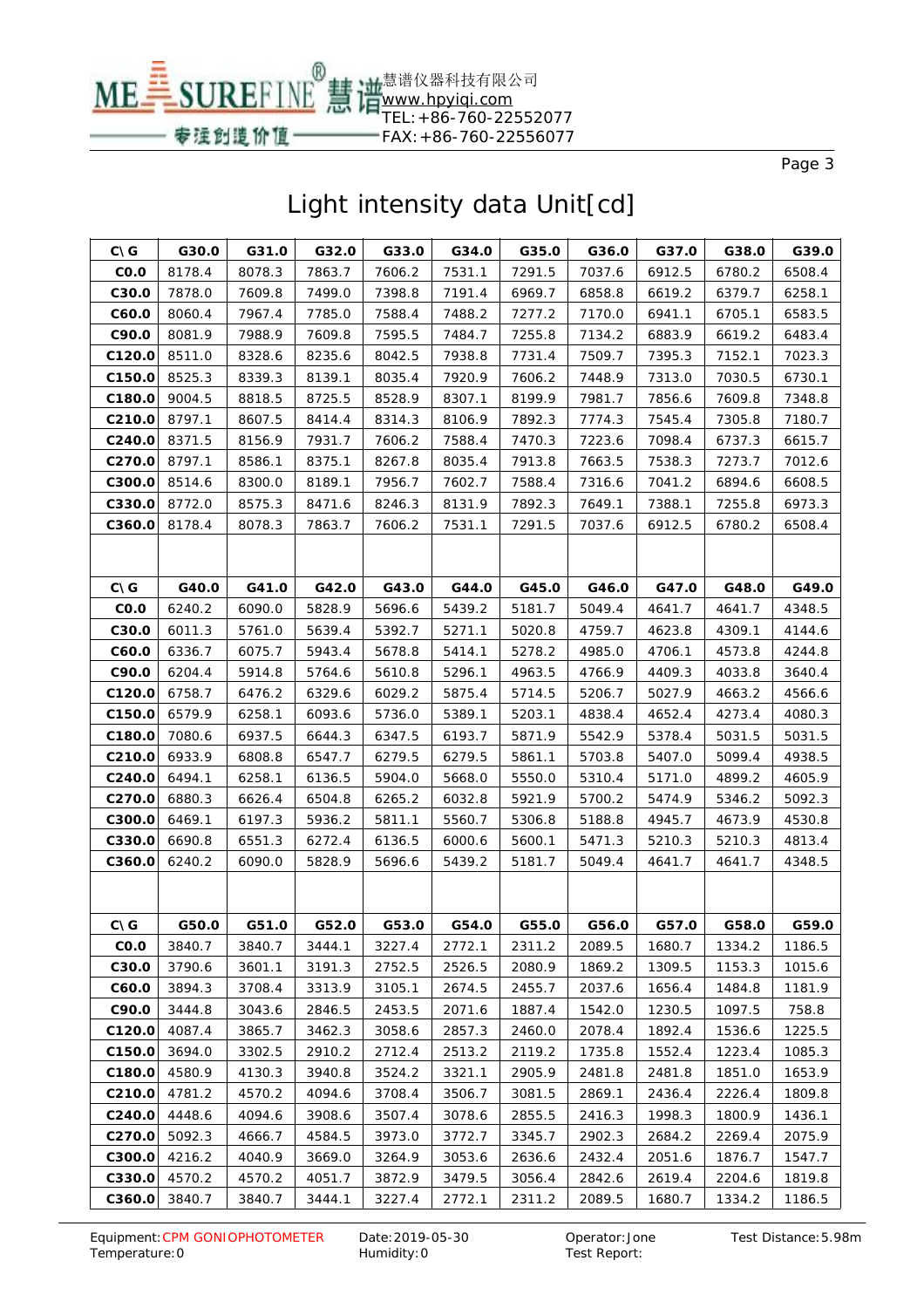

| <b>CNG</b>     | G60.0  | G61.0  | G62.0  | G63.0  | G64.0  | G65.0 | G66.0 | G67.0 | G68.0 | G69.0 |
|----------------|--------|--------|--------|--------|--------|-------|-------|-------|-------|-------|
| CO.O           | 753.1  | 753.1  | 687.3  | 582.2  | 506.7  | 475.3 | 420.2 | 396.2 | 355.6 | 321.1 |
| C30.0          | 756.3  | 717.4  | 597.6  | 517.5  | 486.0  | 432.7 | 385.9 | 369.0 | 331.9 | 300.7 |
| C60.0          | 1049.9 | 830.7  | 678.4  | 619.7  | 527.8  | 487.4 | 457.0 | 407.7 | 365.1 | 329.5 |
| C90.0          | 758.8  | 661.2  | 561.1  | 521.4  | 454.5  | 428.1 | 382.6 | 362.6 | 326.7 | 294.6 |
| C120.0         | 1089.3 | 1089.3 | 688.7  | 623.7  | 524.2  | 458.1 | 458.1 | 383.4 | 361.5 | 327.0 |
| C150.0         | 753.5  | 676.9  | 613.6  | 518.5  | 455.9  | 430.9 | 388.4 | 352.6 | 336.3 | 305.7 |
| C180.0         | 1296.3 | 1139.3 | 887.9  | 714.9  | 648.0  | 545.0 | 505.3 | 456.7 | 398.0 | 378.3 |
| C210.0         | 1430.1 | 1254.1 | 1098.6 | 754.2  | 677.7  | 557.5 | 516.4 | 459.5 | 408.4 | 370.1 |
| C240.0         | 1127.5 | 755.3  | 755.3  | 661.2  | 604.4  | 507.8 | 478.1 | 417.3 | 371.2 | 351.7 |
| C270.0         | 1714.7 | 1545.2 | 1255.5 | 1024.9 | 1024.9 | 779.6 | 717.7 | 606.9 | 525.3 | 490.6 |
| C300.0         | 1259.8 | 1136.5 | 756.0  | 756.0  | 692.3  | 543.2 | 543.2 | 468.5 | 411.2 | 388.0 |
| C330.0         | 1645.7 | 1329.9 | 1074.6 | 1074.6 | 791.7  | 658.0 | 604.7 | 517.5 | 459.2 | 459.2 |
| C360.0         | 753.1  | 753.1  | 687.3  | 582.2  | 506.7  | 475.3 | 420.2 | 396.2 | 355.6 | 321.1 |
|                |        |        |        |        |        |       |       |       |       |       |
|                |        |        |        |        |        |       |       |       |       |       |
| $C\setminus G$ | G70.0  | G71.0  | G72.0  | G73.0  | G74.0  | G75.0 | G76.0 | G77.0 | G78.0 | G79.0 |
| CO.O           | 305.8  | 276.9  | 263.4  | 236.4  | 210.2  | 196.6 | 170.9 | 158.8 | 134.9 | 109.9 |
| C30.0          | 272.4  | 259.2  | 232.4  | 218.1  | 192.0  | 166.9 | 154.9 | 131.2 | 118.9 | 75.7  |
| C60.0          | 313.6  | 284.8  | 257.7  | 243.9  | 216.9  | 192.5 | 180.6 | 157.7 | 133.6 | 122.1 |
| C90.0          | 279.4  | 249.1  | 220.2  | 206.4  | 179.9  | 167.1 | 141.4 | 116.2 | 104.6 | 75.7  |
| C120.0         | 296.1  | 281.6  | 253.9  | 240.5  | 226.5  | 188.2 | 176.0 | 152.6 | 140.7 | 117.3 |
| C150.0         | 277.3  | 248.6  | 234.1  | 207.0  | 193.8  | 167.8 | 155.1 | 129.9 | 117.8 | 74.8  |
| C180.0         | 343.6  | 313.1  | 296.9  | 268.6  | 240.3  | 227.0 | 199.8 | 173.6 | 160.5 | 135.3 |
| C210.0         | 353.7  | 321.8  | 292.7  | 278.5  | 250.0  | 235.4 | 207.6 | 182.2 | 169.3 | 144.7 |
| C240.0         | 318.3  | 302.9  | 273.1  | 244.0  | 230.9  | 204.4 | 192.1 | 168.3 | 143.3 | 130.4 |
| C270.0         | 458.8  | 407.0  | 361.9  | 322.8  | 305.4  | 271.5 | 255.0 | 224.7 | 195.6 | 181.9 |
| C300.0         | 346.6  | 327.6  | 293.8  | 264.1  | 249.5  | 220.3 | 193.6 | 180.6 | 156.0 | 131.5 |
| C330.0         | 376.2  | 338.5  | 322.1  | 291.7  | 264.4  | 249.2 | 221.2 | 221.2 | 182.4 | 157.0 |
| C360.0         | 305.8  | 276.9  | 263.4  | 236.4  | 210.2  | 196.6 | 170.9 | 158.8 | 134.9 | 109.9 |
|                |        |        |        |        |        |       |       |       |       |       |
|                |        |        |        |        |        |       |       |       |       |       |
| <b>CNG</b>     | G80.0  | G81.0  | G82.0  | G83.0  | G84.0  | G85.0 | G86.0 | G87.0 | G88.0 | G89.0 |
| CO.O           | 76.0   | 76.0   | 65.6   | 45.2   | 25.1   | 16.5  | 3.6   | 2.0   | 2.1   | 2.3   |
| C30.0          | 75.7   | 64.7   | 44.9   | 26.3   | 17.0   | 9.7   | 5.3   | 3.2   | 2.1   | 1.6   |
| C60.0          | 110.5  | 78.9   | 68.9   | 49.8   | 46.2   | 21.0  | 5.4   | 1.4   | 1.1   | 1.1   |
| C90.0          | 73.3   | 53.7   | 34.4   | 23.7   | 6.8    | 3.9   | 2.5   | 1.8   | 1.5   | 1.3   |
| C120.0         | 105.7  | 83.8   | 62.5   | 52.7   | 46.7   | 24.4  | 7.5   | 1.1   | 1.1   | 1.1   |
| C150.0         | 70.7   | 60.0   | 41.3   | 30.2   | 11.9   | 1.0   | 0.9   | 1.0   | 1.0   | 1.1   |
| C180.0         | 111.2  | 111.2  | 88.4   | 77.4   | 46.4   | 27.1  | 18.2  | 3.3   | 1.1   | 1.0   |
| C210.0         | 132.2  | 108.2  | 87.1   | 76.1   | 56.7   | 46.7  | 28.2  | 12.3  | 1.9   | 1.9   |
| C240.0         | 107.0  | 75.4   | 75.4   | 65.9   | 44.2   | 25.1  | 17.0  | 6.0   | 1.8   | 1.9   |
| C270.0         | 155.2  | 127.4  | 114.6  | 103.0  | 71.4   | 61.1  | 46.7  | 21.8  | 3.3   | 1.9   |
| C300.0         | 119.5  | 75.3   | 73.8   | 62.3   | 41.2   | 31.1  | 14.7  | 6.0   | 1.9   | 2.0   |
| C330.0         | 144.5  | 120.0  | 108.7  | 108.7  | 65.8   | 55.5  | 45.8  | 18.5  | 5.3   | 2.1   |
| C360.0         | 76.0   | 76.0   | 65.6   | 45.2   | 25.1   | 16.5  | 3.6   | 2.0   | 2.1   | 2.3   |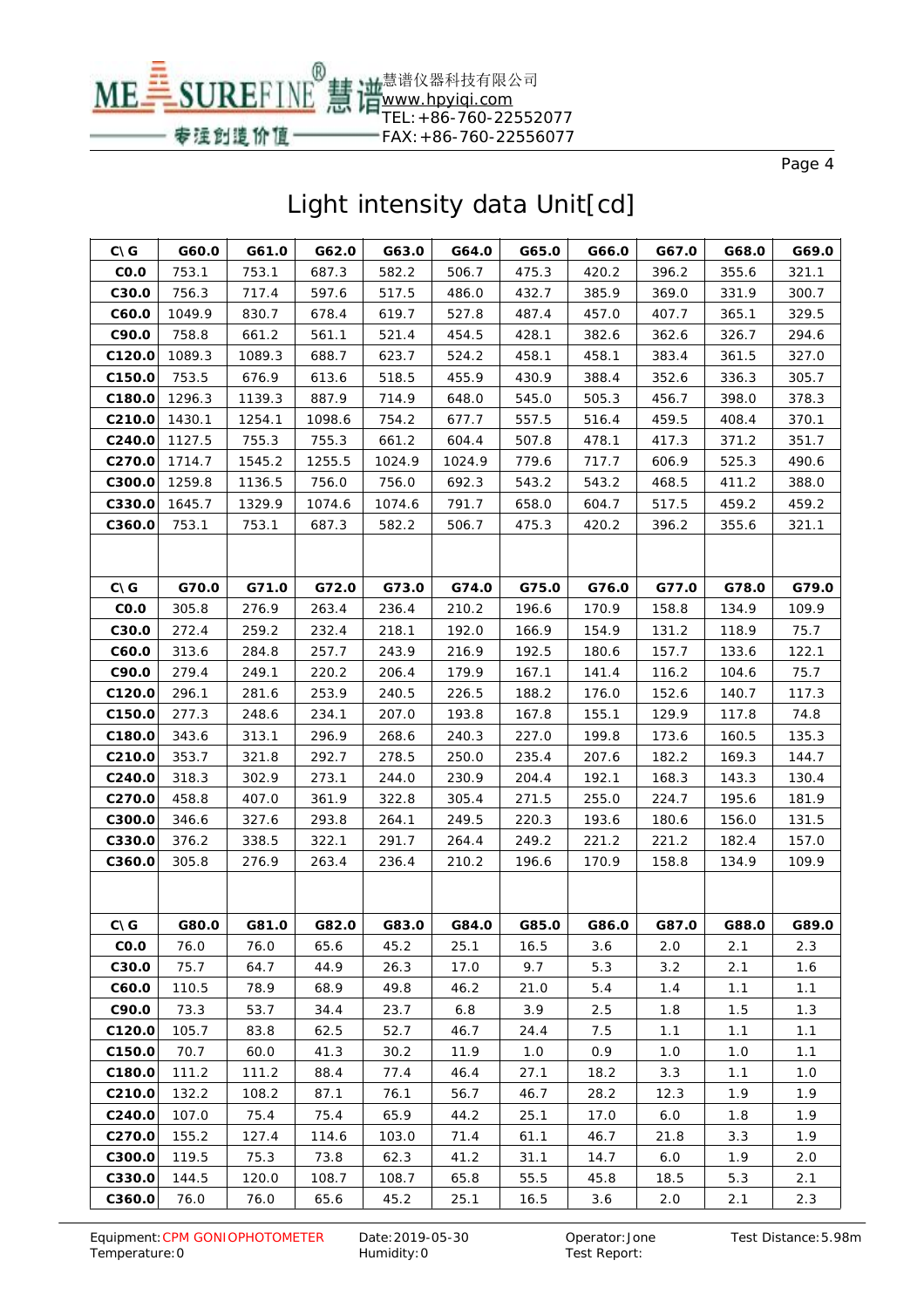

| $C\setminus G$     | G90.0 |  |  |  |  |  |
|--------------------|-------|--|--|--|--|--|
| CO.O               | 2.5   |  |  |  |  |  |
| C30.0              | 1.1   |  |  |  |  |  |
| C60.0              | 1.2   |  |  |  |  |  |
| C90.0              | 1.2   |  |  |  |  |  |
| C120.0             | 1.1   |  |  |  |  |  |
| C150.0             | 1.1   |  |  |  |  |  |
| C180.0             | 1.1   |  |  |  |  |  |
| C <sub>210.0</sub> | 2.0   |  |  |  |  |  |
| C240.0             | 2.0   |  |  |  |  |  |
| C270.0             | 2.1   |  |  |  |  |  |
| C300.0             | 2.1   |  |  |  |  |  |
| C330.0             | 2.5   |  |  |  |  |  |
| C360.0             | 2.5   |  |  |  |  |  |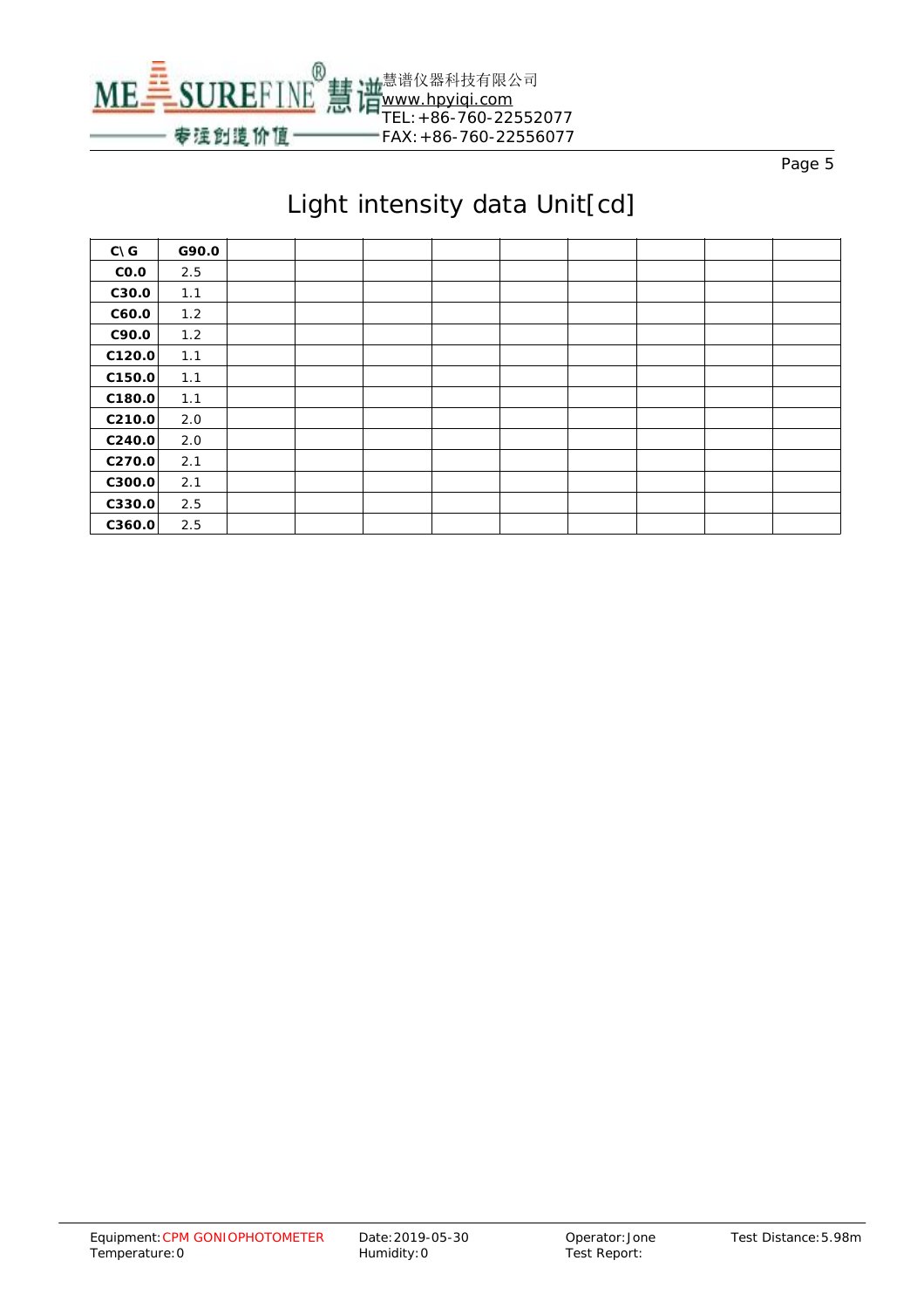

# Zonal Luminous Flux Data

| Gamma            | Imean             | <b>Zonal Flux</b> | <b>Sum Flux</b> | <b>Zonal Flux</b> | <b>Sum Flux</b> |
|------------------|-------------------|-------------------|-----------------|-------------------|-----------------|
| $[^{\circ}]$     | $[{\mathsf{cd}}]$ | [Im]              | [Im]            | [%]               | [%]             |
| 0.0              | 10781.21          | 0.00              | 0.00            | 0.00              | 0.00            |
| $0.0 - 1.0$      | 10766.86          | 10.31             | 10.31           | 0.05              | 0.05            |
| $1.0 - 2.0$      | 10762.69          | 30.90             | 41.21           | 0.15              | 0.20            |
| $2.0 - 3.0$      | 10751.36          | 51.45             | 92.67           | 0.25              | 0.46            |
| $3.0 - 4.0$      | 10728.42          | 71.90             | 164.57          | 0.36              | 0.82            |
| $4.0 - 5.0$      | 10710.24          | 92.23             | 256.79          | 0.46              | 1.27            |
| $5.0 - 6.0$      | 10678.35          | 112.40            | 369.20          | 0.56              | 1.83            |
| $6.0 - 7.0$      | 10642.00          | 132.34            | 501.53          | 0.66              | 2.48            |
| $7.0 - 8.0$      | 10608.02          | 152.08            | 653.61          | 0.75              | 3.24            |
| $8.0 - 9.0$      | 10558.85          | 171.55            | 825.16          | 0.85              | 4.09            |
| $9.0 - 10.0$     | 10512.07          | 190.68            | 1015.84         | 0.94              | 5.03            |
| 10.0-11.0        | 10374.39          | 208.70            | 1224.54         | 1.03              | 6.06            |
| $11.0 - 12.0$    | 10315.09          | 226.17            | 1450.71         | 1.12              | 7.18            |
| 12.0-13.0        | 10196.18          | 243.42            | 1694.13         | 1.21              | 8.39            |
| 13.0-14.0        | 10154.46          | 260.49            | 1954.61         | 1.29              | 9.68            |
| 14.0-15.0        | 10091.29          | 277.94            | 2232.55         | 1.38              | 11.06           |
| $15.0 - 16.0$    | 9962.85           | 293.85            | 2526.40         | 1.46              | 12.51           |
| $16.0 - 17.0$    | 9837.09           | 308.34            | 2834.74         | 1.53              | 14.04           |
| 17.0-18.0        | 9641.01           | 321.15            | 3155.89         | 1.59              | 15.63           |
| <u>18.0-19.0</u> | 9619.25           | 335.09            | 3490.98         | <u>1.66</u>       | 17.29           |
| 19.0-20.0        | 9614.48           | 352.03            | 3843.01         | 1.74              | 19.03           |
| 20.0-21.0        | 9592.43           | 368.81            | 4211.83         | 1.83              | 20.86           |
| $21.0 - 22.0$    | 9504.82           | 383.77            | 4595.59         | 1.90              | 22.76           |
| 22.0-23.0        | 9467.57           | 398.09            | 4993.69         | 1.97              | 24.73           |
| $23.0 - 24.0$    | 9442.83           | 413.45            | 5407.13         | 2.05              | 26.78           |
| $24.0 - 25.0$    | 9404.09           | 428.54            | 5835.67         | 2.12              | 28.90           |
| $25.0 - 26.0$    | 9267.61           | 440.75            | 6276.42         | 2.18              | 31.08           |
| $26.0 - 27.0$    | 9096.55           | 449.28            | 6725.70         | 2.23              | 33.31           |
| $27.0 - 28.0$    | 8808.08           | 453.31            | 7179.01         | 2.24              | 35.55           |
| 28.0-29.0        | 8597.69           | 455.38            | 7634.39         | 2.26              | 37.81           |
| 29.0-30.0        | 8457.63           | 460.49            | 8094.89         | 2.28              | 40.09           |
| 30.0-31.0        | 8279.73           | 465.78            | 8560.66         | 2.31              | 42.40           |
| 31.0-32.0        | 8103.31           | 469.35            | 9030.02         | 2.32              | 44.72           |
| 32.0-33.0        | 7932.25           | 472.41            | 9502.43         | 2.34              | 47.06           |
| 33.0-34.0        | 7777.29           | 475.42            | 9977.85         | 2.35              | 49.41           |
| $34.0 - 35.0$    | 7590.74           | 477.27            | 10455.12        | 2.36              | 51.78           |
| $35.0 - 36.0$    | 7397.34           | 477.22            | 10932.34        | 2.36              | 54.14           |
| $36.0 - 37.0$    | 7211.08           | 476.44            | 11408.79        | 2.36              | 56.50           |
| 37.0-38.0        | 6978.64           | 473.63            | 11882.42        | 2.35              | 58.85           |
| 38.0-39.0        | 6777.19           | 469.52            | 12351.95        | 2.33              | 61.17           |
| 39.0-40.0        | 6556.67           | 465.04            | 12816.99        | 2.30              | 63.48           |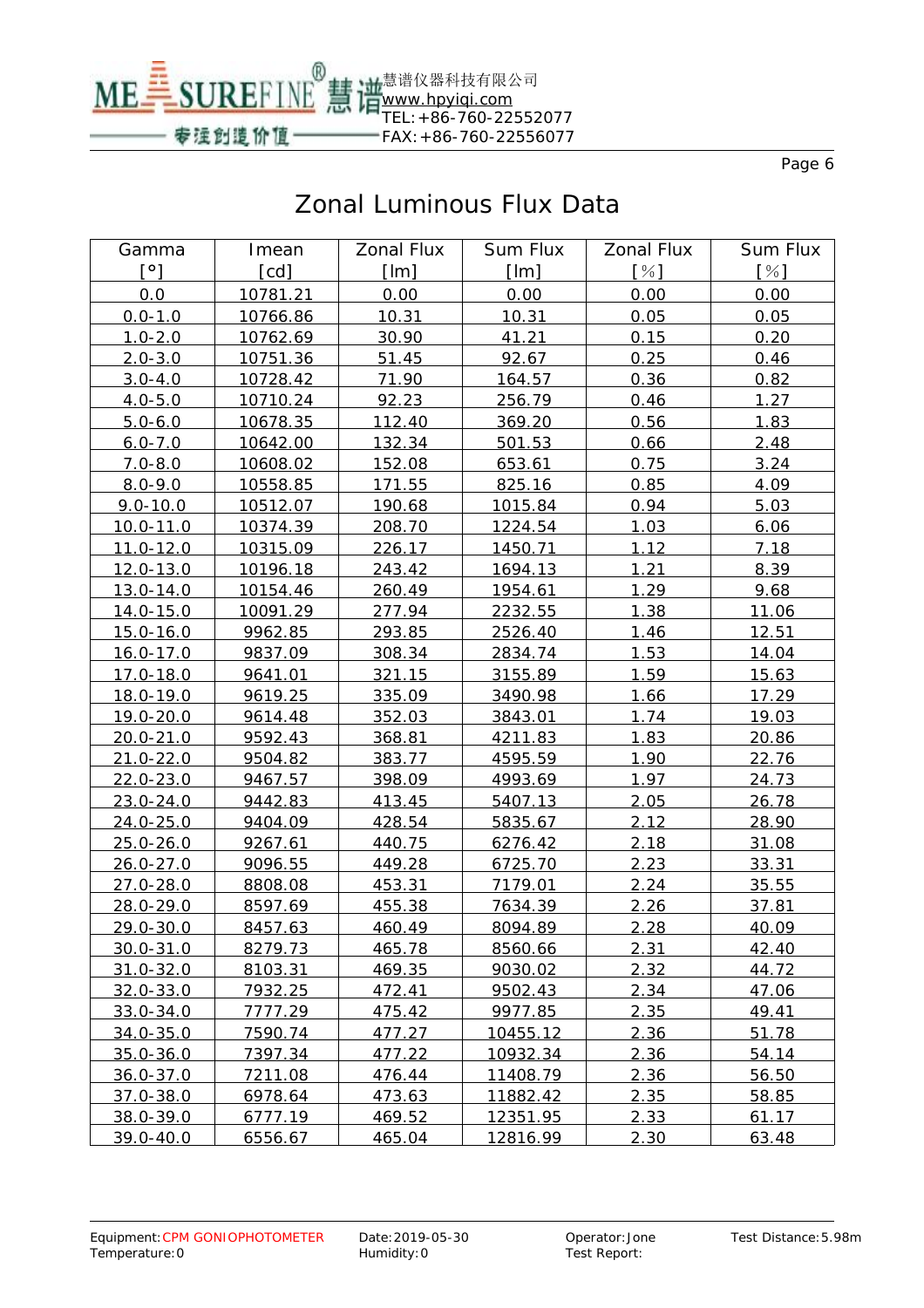

# Zonal Luminous Flux Data

| Gamma         | Imean   | <b>Zonal Flux</b> | Sum Flux | <b>Zonal Flux</b> | Sum Flux |
|---------------|---------|-------------------|----------|-------------------|----------|
| [°]           | [cd]    | [Im]              | [Im]     | $[\%]$            | [%]      |
| 40.0-41.0     | 6329.59 | 458.87            | 13275.86 | 2.27              | 65.75    |
| 41.0-42.0     | 6136.78 | 452.93            | 13728.79 | 2.24              | 67.99    |
| 42.0-43.0     | 5907.32 | 446.15            | 14174.94 | 2.21              | 70.20    |
| 43.0-44.0     | 5701.70 | 438.16            | 14613.10 | 2.17              | 72.37    |
| 44.0-45.0     | 5456.14 | 428.81            | 15041.90 | 2.12              | 74.49    |
| 45.0-46.0     | 5210.29 | 417.14            | 15459.04 | 2.07              | 76.56    |
| 46.0-47.0     | 4970.70 | 404.92            | 15863.97 | 2.01              | 78.57    |
| 47.0-48.0     | 4729.61 | 392.14            | 16256.11 | 1.94              | 80.51    |
| 48.0-49.0     | 4503.13 | 379.15            | 16635.25 | 1.88              | 82.39    |
| 49.0-50.0     | 4203.43 | 363.01            | 16998.25 | 1.80              | 84.18    |
| $50.0 - 51.0$ | 3952.90 | 345.08            | 17343.34 | 1.71              | 85.89    |
| $51.0 - 52.0$ | 3618.12 | 324.88            | 17668.22 | <u>1.61</u>       | 87.50    |
| $52.0 - 53.0$ | 3263.35 | 299.34            | 17967.56 | 1.48              | 88.98    |
| 53.0-54.0     | 2968.95 | 274.69            | 18242.25 | 1.36              | 90.34    |
| $54.0 - 55.0$ | 2599.66 | 248.57            | 18490.83 | 1.23              | 91.57    |
| 55.0-56.0     | 2274.75 | 220.26            | 18711.09 | 1.09              | 92.67    |
| $56.0 - 57.0$ | 1966.14 | 193.90            | 18904.99 | 0.96              | 93.63    |
| 57.0-58.0     | 1671.56 | 168.22            | 19073.21 | 0.83              | 94.46    |
| 58.0-59.0     | 1399.75 | 143.59            | 19216.80 | 0.71              | 95.17    |
| 59.0-60.0     | 1136.26 | <u>119.81</u>     | 19336.61 | 0.59              | 95.76    |
| $60.0 - 61.0$ | 990.74  | 101.50            | 19438.11 | 0.50              | 96.27    |
| $61.0 - 62.0$ | 804.55  | 86.51             | 19524.62 | 0.43              | 96.69    |
| $62.0 - 63.0$ | 697.39  | 73.05             | 19597.66 | 0.36              | 97.06    |
| $63.0 - 64.0$ | 616.18  | 64.46             | 19662.13 | 0.32              | 97.38    |
| $64.0 - 65.0$ | 525.29  | 56.49             | 19718.62 | 0.28              | 97.66    |
| $65.0 - 66.0$ | 488.13  | 50.56             | 19769.18 | 0.25              | 97.91    |
| 66.0-67.0     | 433.15  | 46.32             | 19815.50 | 0.23              | 98.14    |
| 67.0-68.0     | 387.53  | 41.57             | 19857.08 | 0.21              | 98.34    |
| 68.0-69.0     | 359.72  | 38.12             | 19895.20 | 0.19              | 98.53    |
| $69.0 - 70.0$ | 328.49  | 35.35             | 19930.54 | 0.18              | 98.70    |
| 70.0-71.0     | 300.94  | 32.53             | 19963.08 | 0.16              | 98.87    |
| 71.0-72.0     | 275.18  | 29.96             | 19993.04 | 0.15              | 99.01    |
| 72.0-73.0     | 251.83  | 27.56             | 20020.59 | 0.14              | 99.15    |
| 73.0-74.0     | 229.98  | 25.33             | 20045.92 | 0.13              | 99.28    |
| 74.0-75.0     | 207.24  | 23.10             | 20069.02 | 0.11              | 99.39    |
| 75.0-76.0     | 187.36  | 20.95             | 20089.97 | 0.10              | 99.49    |
| 76.0-77.0     | 166.42  | 18.86             | 20108.83 | 0.09              | 99.59    |
| 77.0-78.0     | 146.47  | 16.75             | 20125.58 | 0.08              | 99.67    |
| 78.0-79.0     | 121.34  | 14.39             | 20139.97 | 0.07              | 99.74    |
| 79.0-80.0     | 106.79  | 12.30             | 20152.27 | 0.06              | 99.80    |
| 80.0-81.0     | 86.21   | 10.44             | 20162.70 | 0.05              | 99.85    |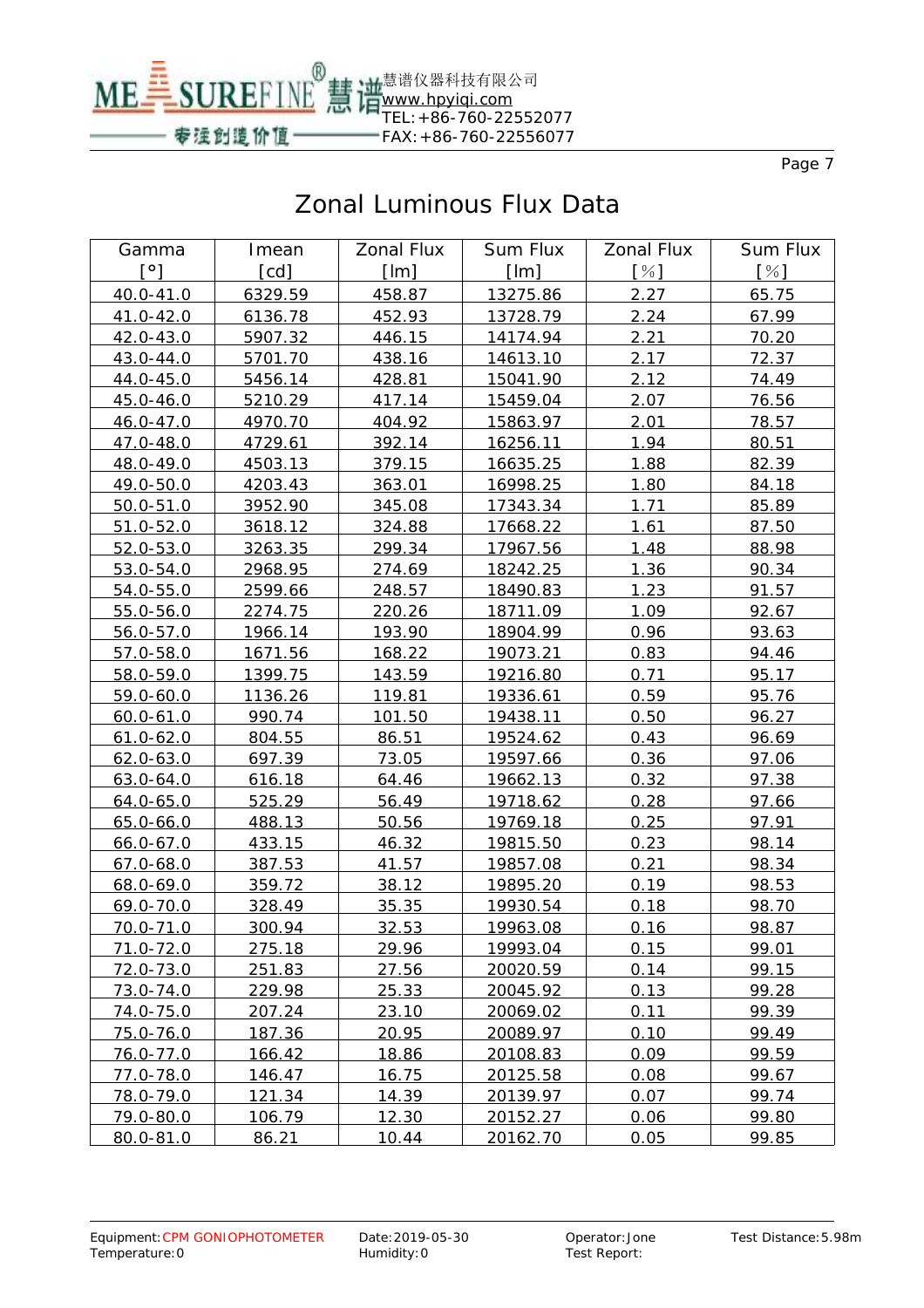

# Zonal Luminous Flux Data

| Gamma                | Imean | <b>Zonal Flux</b> | <b>Sum Flux</b> | <b>Zonal Flux</b> | <b>Sum Flux</b> |
|----------------------|-------|-------------------|-----------------|-------------------|-----------------|
| $\mathsf{I}^{\circ}$ | [cd]  | [Im]              | [Im]            | [%]               | [%]             |
| 81.0-82.0            | 72.16 | 8.59              | 20171.29        | 0.04              | 99.90           |
| 82.0-83.0            | 60.13 | 7.19              | 20178.48        | 0.04              | 99.93           |
| 83.0-84.0            | 39.96 | 5.45              | 20183.93        | 0.03              | 99.96           |
| 84.0-85.0            | 26.92 | 3.65              | 20187.59        | 0.02              | 99.98           |
| 85.0-86.0            | 16.32 | 2.36              | 20189.95        | 0.01              | 99.99           |
| 86.0-87.0            | 6.54  | 1.25              | 20191.20        | 0.01              | 100.00          |
| 87.0-88.0            | 2.02  | 0.47              | 20191.67        | 0.00              | 100.00          |
| 88.0-89.0            | 1.61  | 0.20              | 20191.87        | 0.00              | 100.00          |
| 89.0-90.0            | 1.66  | 0.18              | 20192.05        | 0.00              | 100.00          |
|                      |       |                   |                 |                   |                 |
|                      |       |                   |                 |                   |                 |
|                      |       |                   |                 |                   |                 |
|                      |       |                   |                 |                   |                 |
|                      |       |                   |                 |                   |                 |
|                      |       |                   |                 |                   |                 |
|                      |       |                   |                 |                   |                 |
|                      |       |                   |                 |                   |                 |
|                      |       |                   |                 |                   |                 |
|                      |       |                   |                 |                   |                 |
|                      |       |                   |                 |                   |                 |
|                      |       |                   |                 |                   |                 |
|                      |       |                   |                 |                   |                 |
|                      |       |                   |                 |                   |                 |
|                      |       |                   |                 |                   |                 |
|                      |       |                   |                 |                   |                 |
|                      |       |                   |                 |                   |                 |
|                      |       |                   |                 |                   |                 |
|                      |       |                   |                 |                   |                 |
|                      |       |                   |                 |                   |                 |
|                      |       |                   |                 |                   |                 |
|                      |       |                   |                 |                   |                 |
|                      |       |                   |                 |                   |                 |
|                      |       |                   |                 |                   |                 |
|                      |       |                   |                 |                   |                 |
|                      |       |                   |                 |                   |                 |
|                      |       |                   |                 |                   |                 |
|                      |       |                   |                 |                   |                 |
|                      |       |                   |                 |                   |                 |
|                      |       |                   |                 |                   |                 |
|                      |       |                   |                 |                   |                 |
|                      |       |                   |                 |                   |                 |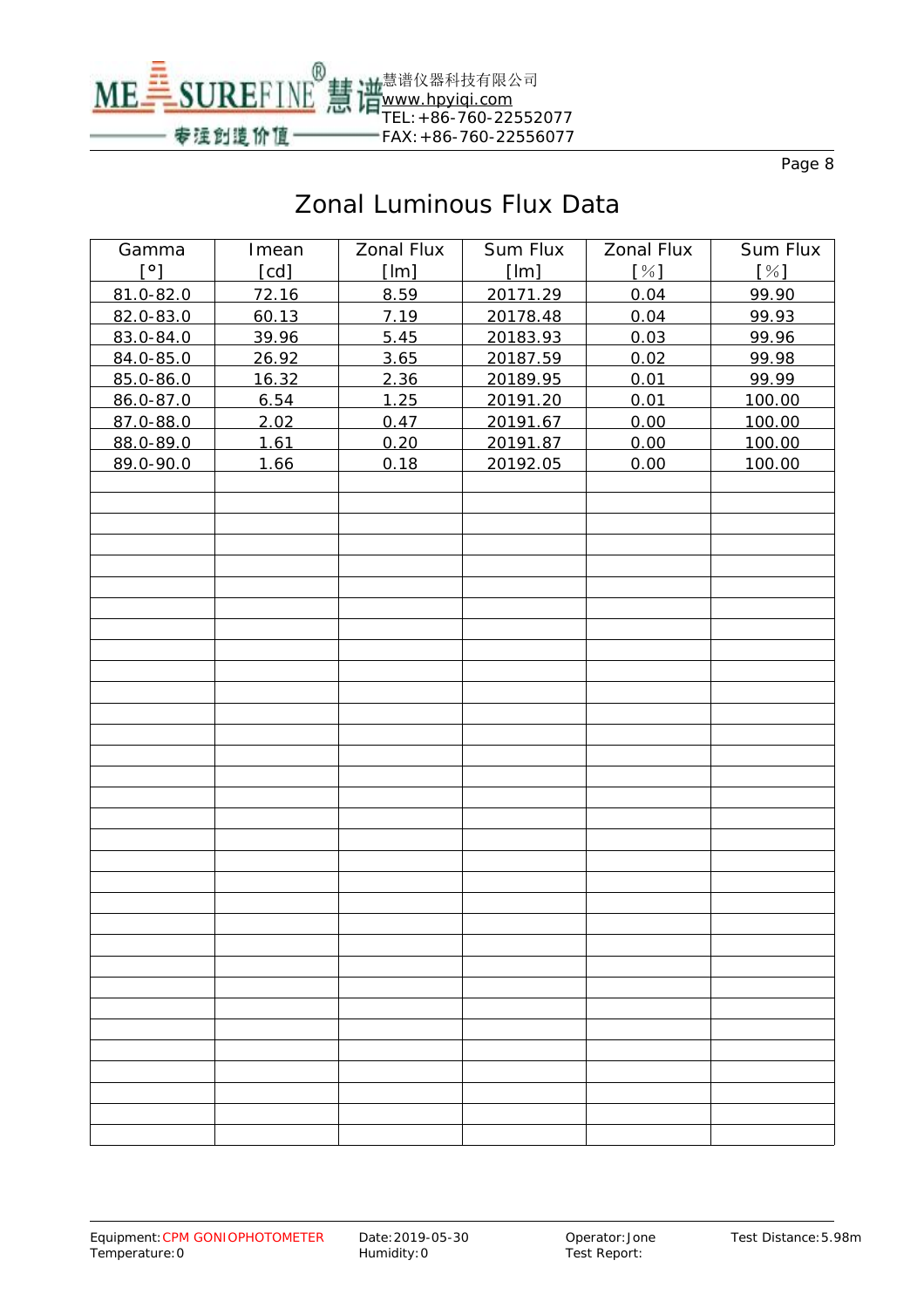



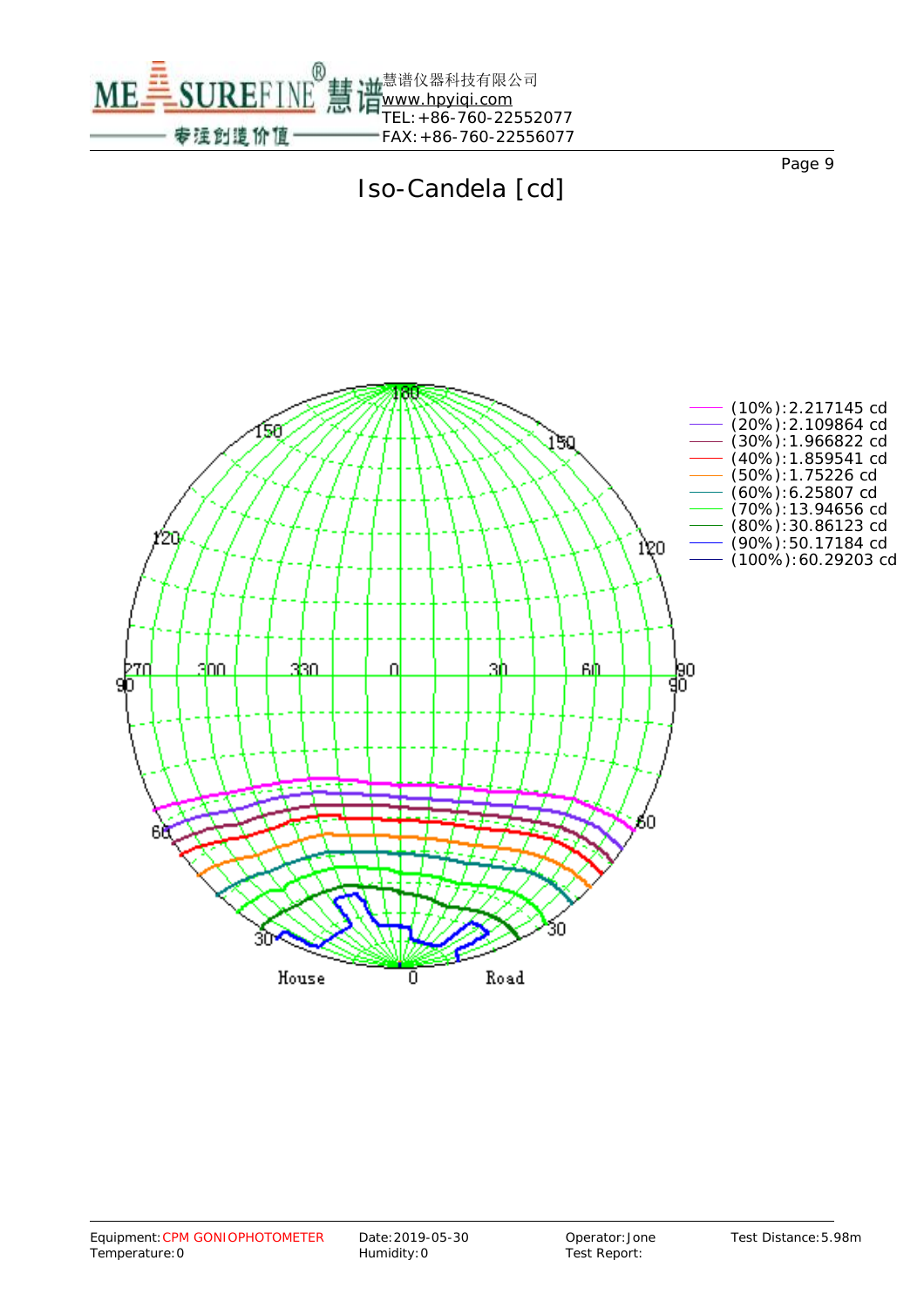



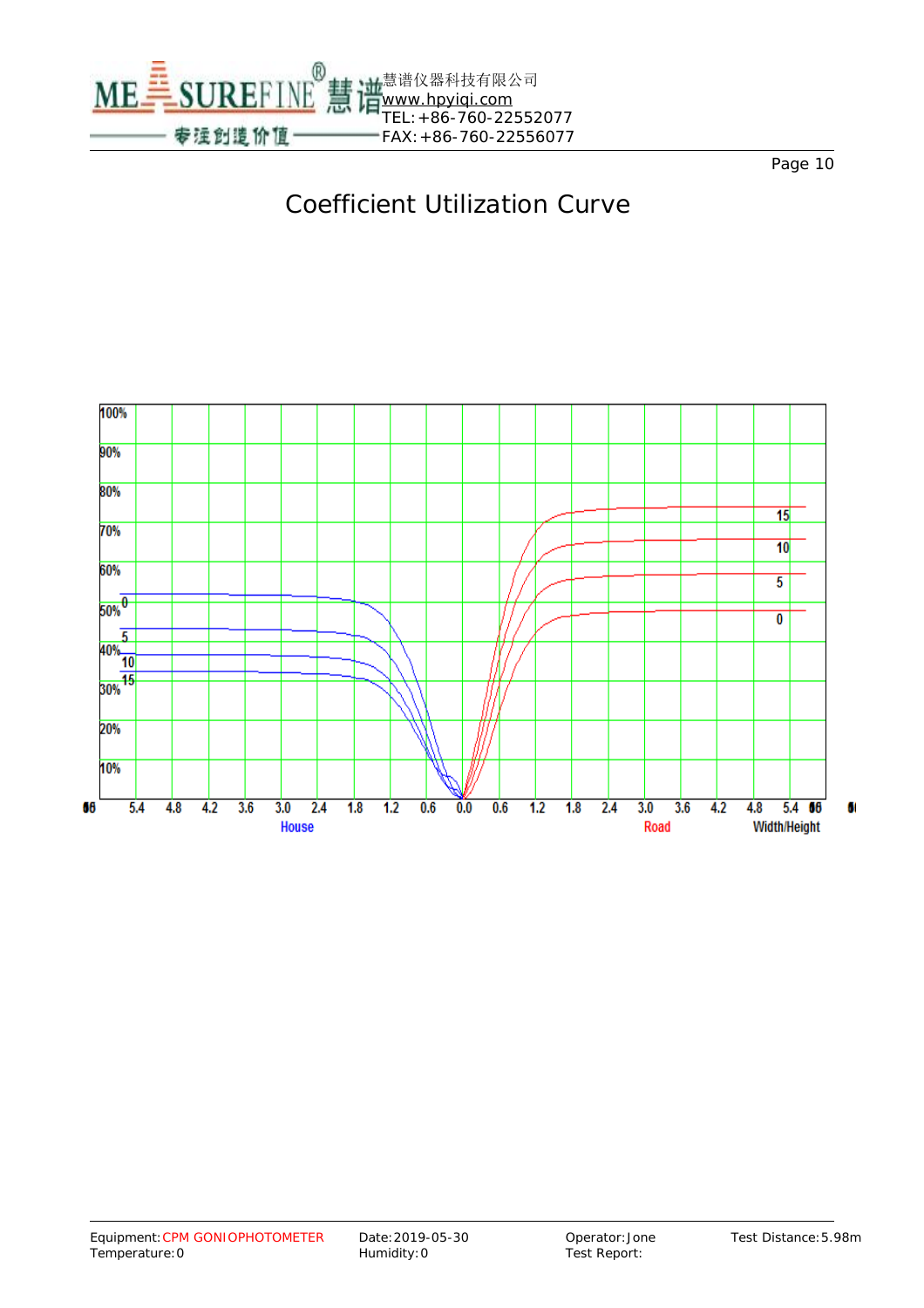

# Isocandela(rectangle)

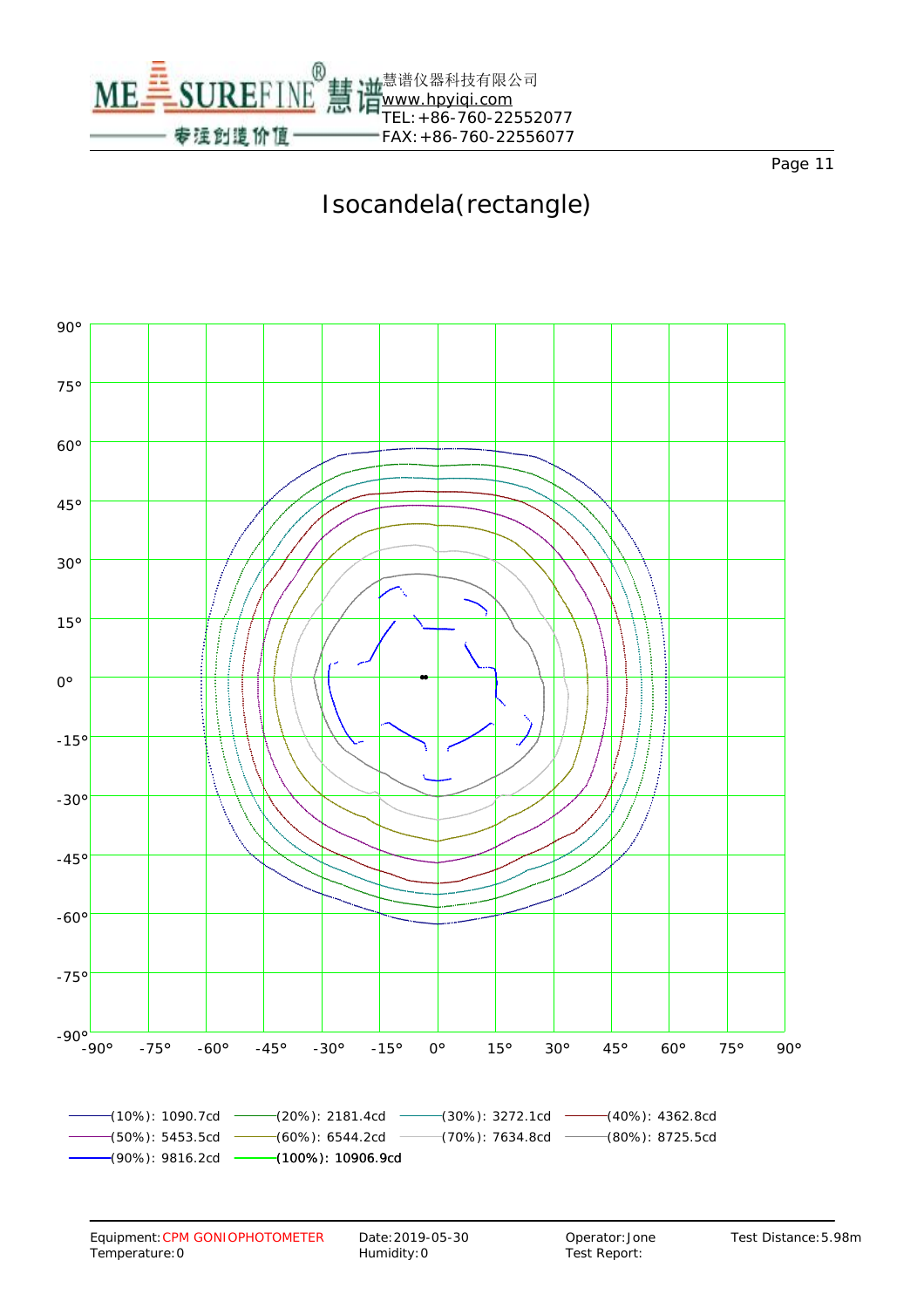

## Isolx curve

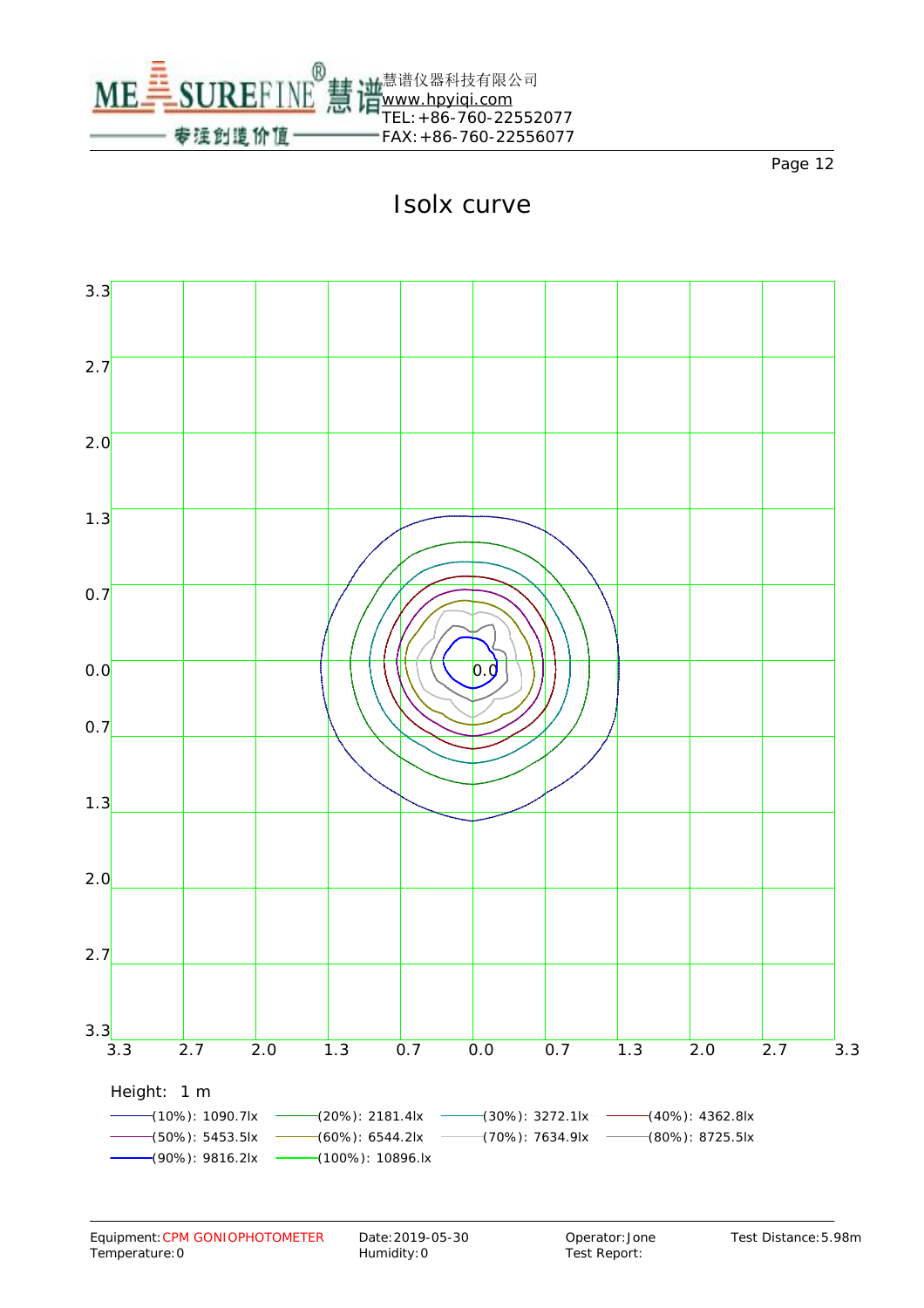

## Space Isolx Curve



-(10%): 1090.7lx (20%): 2181.4lx (30%): 3272.1lx (40%): 4362.8lx (50%): 5453.5lx (60%): 6544.2lx (70%): 7634.9lx (80%): 8725.5lx (90%): 9816.2lx (100%): 10896.lx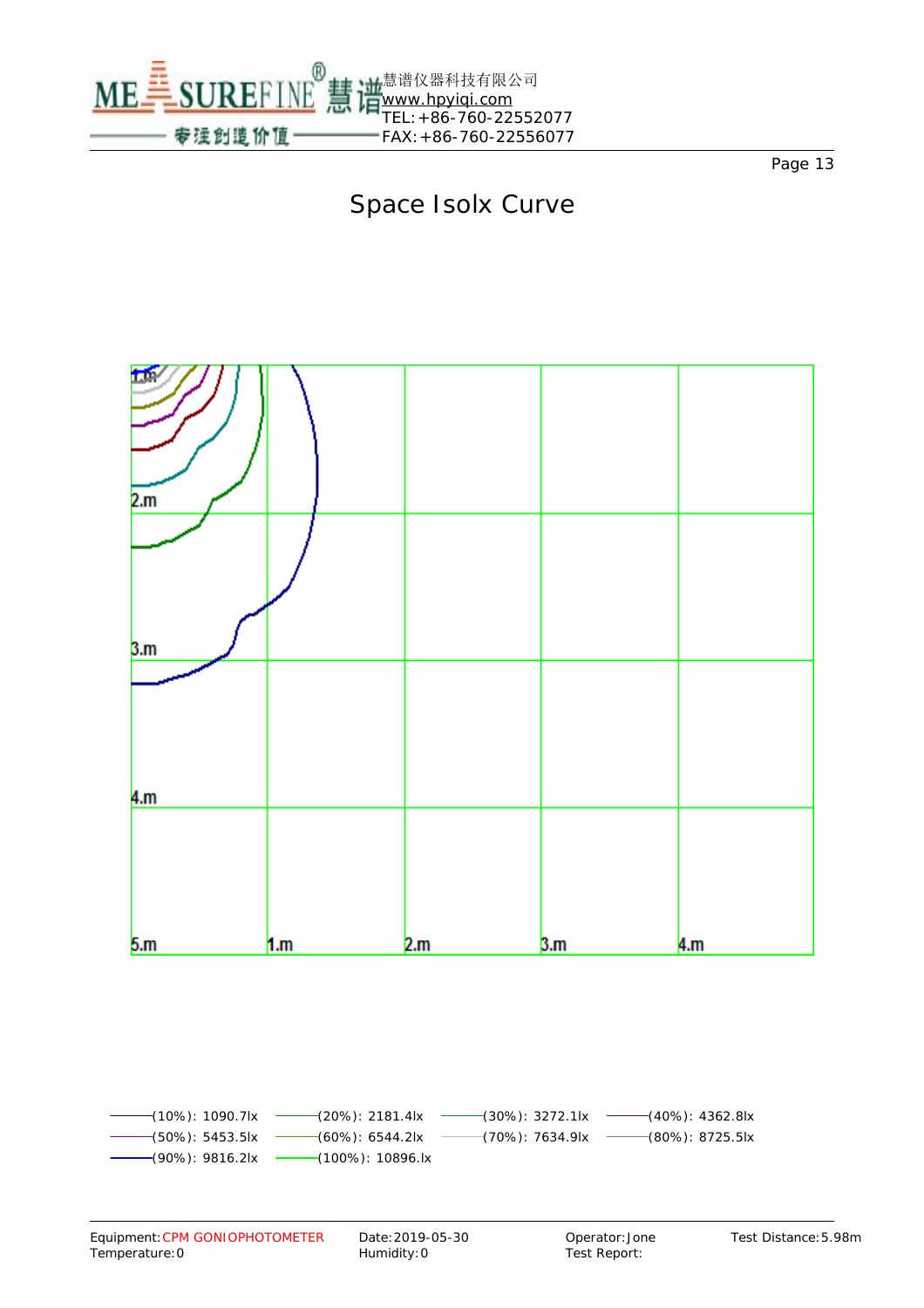

#### Luminance Limitting Curve

Diameter: 0mm Length: 0mm Width: 0mm Height: 0mm

#### (cd/m2)

|      | $45^\circ$ | <u>50°</u>                                           | $55^\circ$ | $60^\circ$ | $65^\circ$ | 70° | 750 | $80^\circ$ | $85^\circ$ |
|------|------------|------------------------------------------------------|------------|------------|------------|-----|-----|------------|------------|
|      |            | 17548813397982266 37942 25321 20425 16141 10549 1118 |            |            |            |     |     |            |            |
| ⊺C90 |            | 183200 49375 00736 7656 28114 22352 18988 10945 4739 |            |            |            |     |     |            |            |

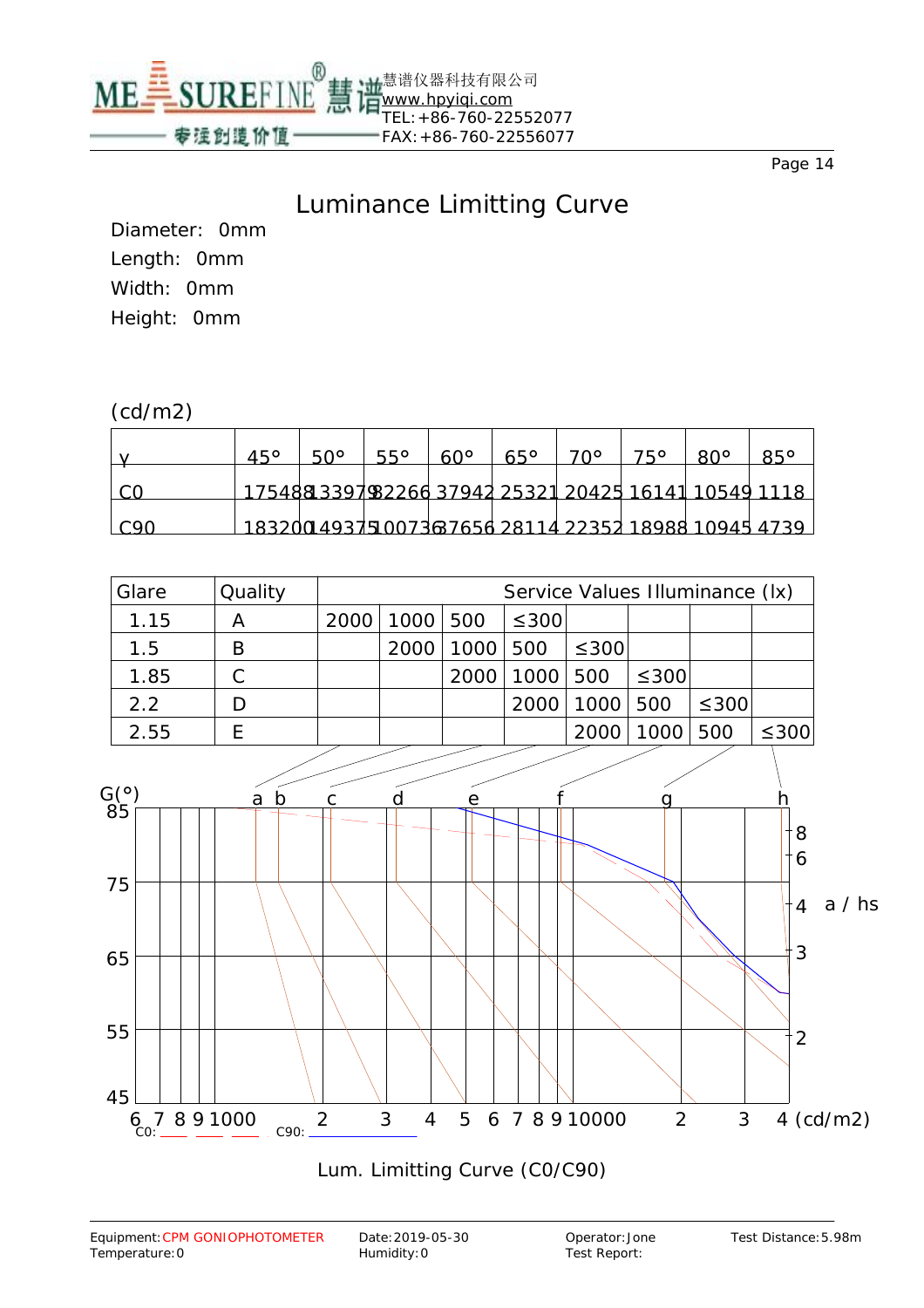





Beam Angle:90.40°(50%Imax)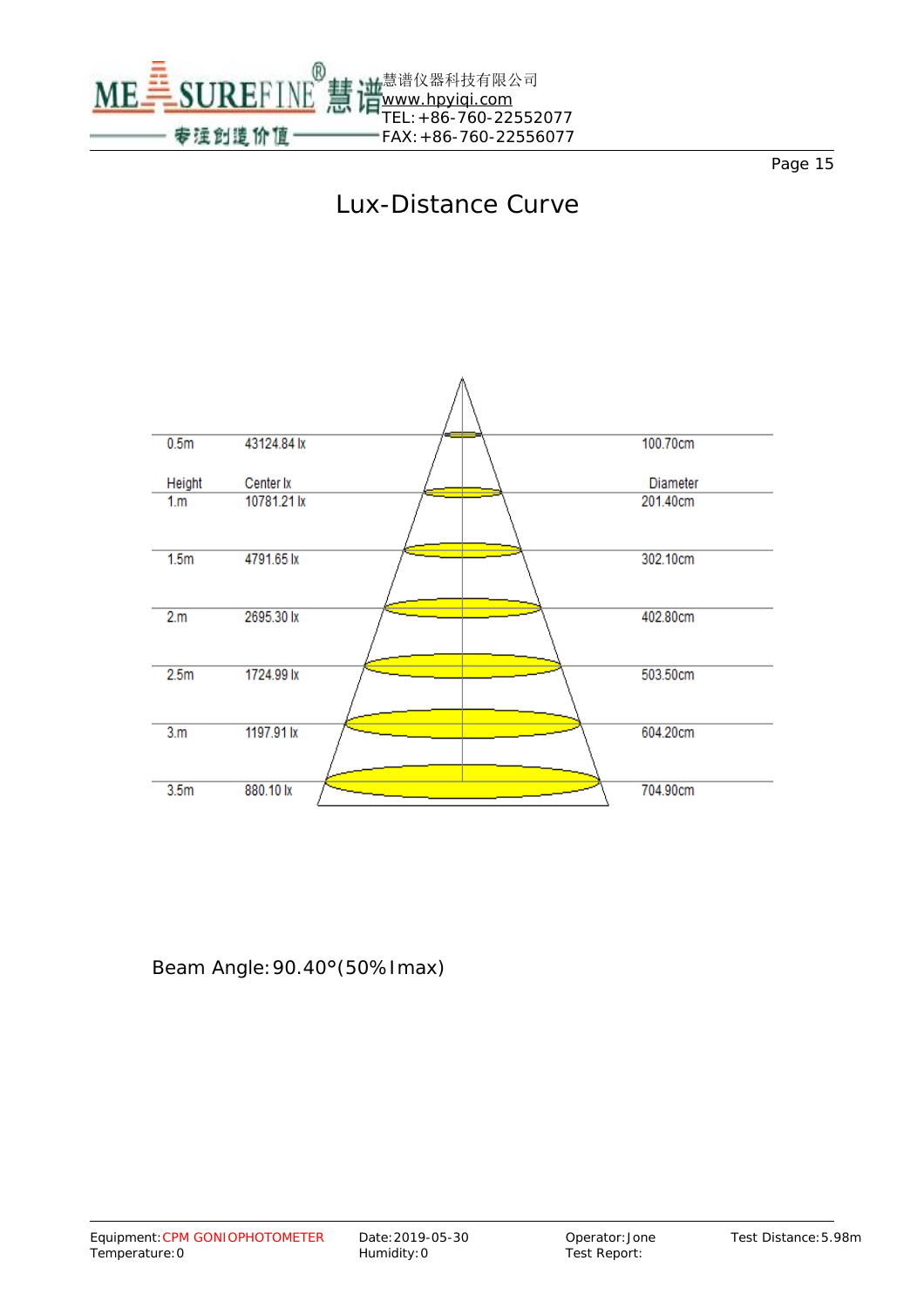

## Cofficiencts of Utilization

| <b>RHOCC</b>   |    | 80 |    |    | 70 |                                         |    | 50 |                 |    | 30 |    |    | 10 |    | $\mathbf 0$                                                                                                                            |
|----------------|----|----|----|----|----|-----------------------------------------|----|----|-----------------|----|----|----|----|----|----|----------------------------------------------------------------------------------------------------------------------------------------|
| <b>RHOW</b>    | 50 | 30 | 10 | 50 | 30 | 10                                      | 50 | 30 | 10 <sup>°</sup> | 50 | 30 | 10 | 50 | 30 | 10 | $\mathbf 0$                                                                                                                            |
| <b>RCR</b>     |    |    |    |    |    | COEFFCIENTS OF UTILIZATION FOR RHOFC=20 |    |    |                 |    |    |    |    |    |    |                                                                                                                                        |
| $\mathbf 0$    |    |    |    |    |    |                                         |    |    |                 |    |    |    |    |    |    |                                                                                                                                        |
| $\mathbf{1}$   |    |    |    |    |    |                                         |    |    |                 |    |    |    |    |    |    | $1.10 1.09 1.08 1.09 1.07 1.06 1.05 1.03 1.02 0.99 0.98 0.96 0.92 0.91 0.89 0.84$                                                      |
| $\overline{2}$ |    |    |    |    |    |                                         |    |    |                 |    |    |    |    |    |    | $[0.98]0.97]0.95]0.97]0.95]0.93]0.94]0.92]0.89]0.90]0.87]0.85]0.85]0.82]0.79]0.74]$                                                    |
| $\overline{3}$ |    |    |    |    |    |                                         |    |    |                 |    |    |    |    |    |    |                                                                                                                                        |
| 4              |    |    |    |    |    |                                         |    |    |                 |    |    |    |    |    |    | $[0.78]0.76]0.75]0.78]0.75]0.73]0.77]0.73]0.70]0.74]0.70]0.66]0.71]0.66]0.62]0.58]$                                                    |
| 5              |    |    |    |    |    |                                         |    |    |                 |    |    |    |    |    |    | $0.70 0.68 0.66 0.70 0.67 0.65 0.69 0.65 0.62 0.68 0.63 0.59 0.65 0.60 0.56 0.52$                                                      |
| 6              |    |    |    |    |    |                                         |    |    |                 |    |    |    |    |    |    | $0.63 0.61 0.59 0.63 0.60 0.58 0.63 0.59 0.56 0.62 0.57 0.53 0.60 0.55 0.50 0.46 $                                                     |
| $\overline{7}$ |    |    |    |    |    |                                         |    |    |                 |    |    |    |    |    |    | $[0.57]$ $[0.55]$ $[0.54]$ $[0.58]$ $[0.54]$ $[0.52]$ $[0.57]$ $[0.50]$ $[0.57]$ $[0.52]$ $[0.48]$ $[0.56]$ $[0.50]$ $[0.45]$ $[0.42]$ |
| 8              |    |    |    |    |    |                                         |    |    |                 |    |    |    |    |    |    | $[0.52]$ $0.50]$ $0.49]$ $0.52]$ $0.49]$ $0.48]$ $0.53]$ $0.48]$ $0.45]$ $0.52]$ $0.47]$ $0.43]$ $0.52]$ $0.46]$ $0.41]$ $0.38]$       |
| 9              |    |    |    |    |    |                                         |    |    |                 |    |    |    |    |    |    | $0.48 0.45 0.44 0.48 0.45 0.43 0.49 0.44 0.41 0.48 0.43 0.40 0.48 0.42 0.38 0.34$                                                      |
| 10             |    |    |    |    |    |                                         |    |    |                 |    |    |    |    |    |    | $0.44 0.42 0.40 0.44 0.41 0.40 0.45 0.41 0.38 0.45 0.40 0.36 0.45 0.39 0.34 0.32 $                                                     |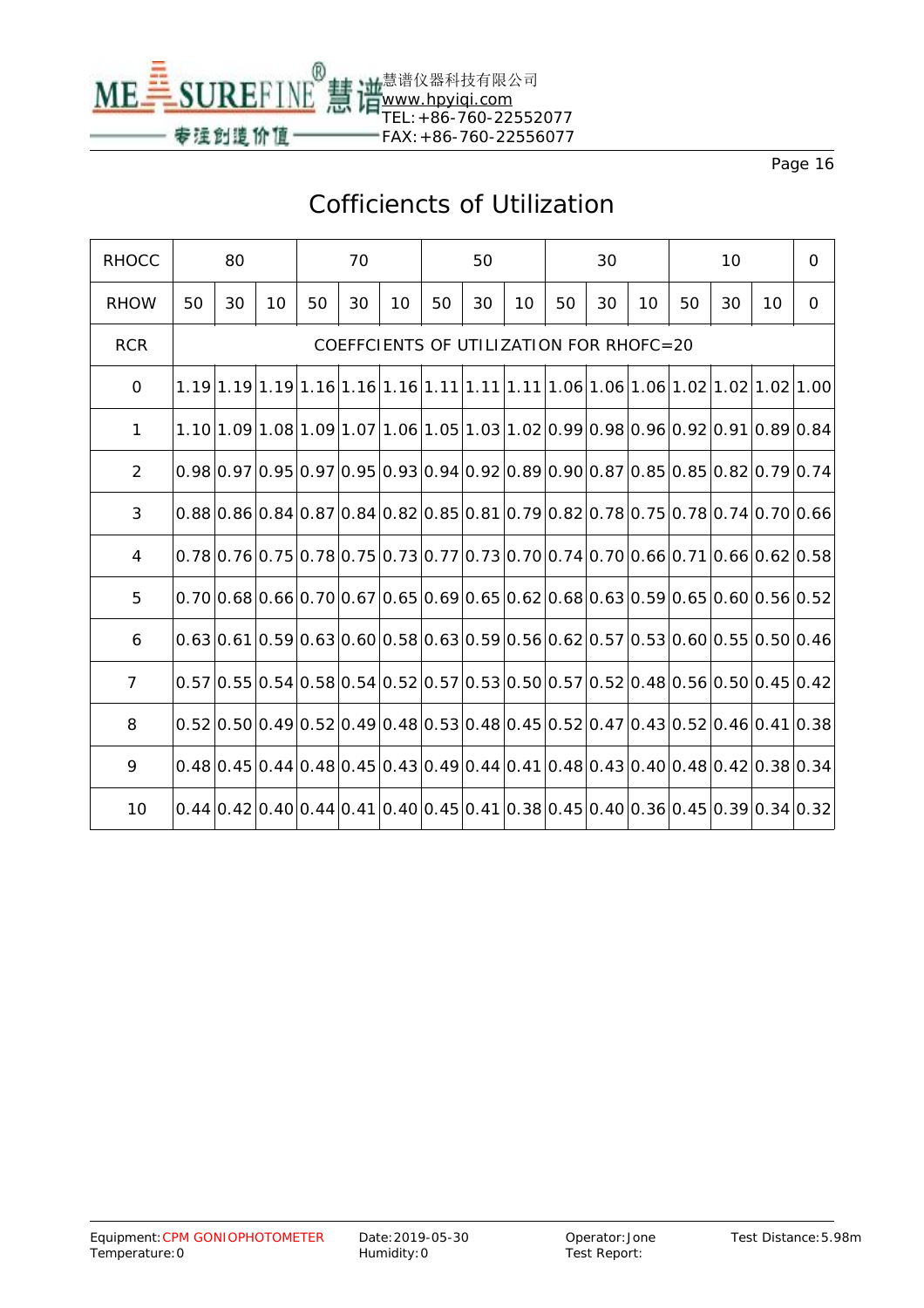